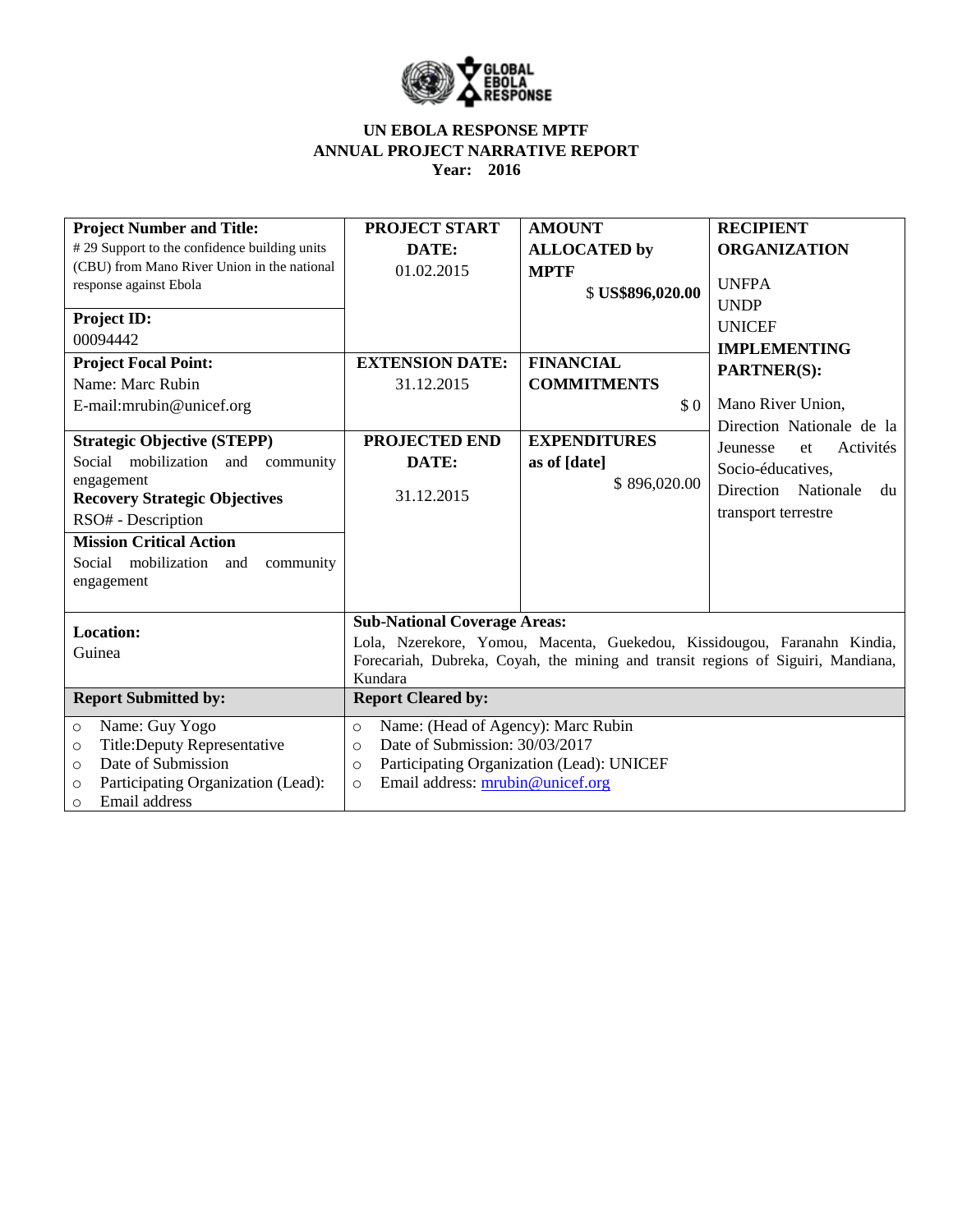

| <b>OUTPUT INDICATORS</b>                                                                                                         |                                                                                                                                                                                                                            |                                                             |                                                            |                                                                                 |                                                                            |  |  |  |  |
|----------------------------------------------------------------------------------------------------------------------------------|----------------------------------------------------------------------------------------------------------------------------------------------------------------------------------------------------------------------------|-------------------------------------------------------------|------------------------------------------------------------|---------------------------------------------------------------------------------|----------------------------------------------------------------------------|--|--|--|--|
| <b>Indicator</b>                                                                                                                 | Geographic<br>Area                                                                                                                                                                                                         | Projected<br><b>Target</b><br>(as per<br>results<br>matrix) | <b>Quantitative</b><br>results for the<br>reporting period | <b>Cumulative</b><br>results since<br>project<br>commencement<br>(quantitative) | <b>Delivery Rate</b><br>(cumulative % of<br>projected total)<br>as of date |  |  |  |  |
| Description of the quantifiable indicator as set out in the approved project proposal                                            |                                                                                                                                                                                                                            |                                                             |                                                            |                                                                                 |                                                                            |  |  |  |  |
| Result 1:<br>Improved<br><b>CBU</b><br>(Confidence<br>Building Units) are in<br>place and functioning                            | Lola,<br>Nzerekore,<br>Yomou,<br>Macenta,<br>Guekedou,<br>Kissidougou,<br>Faranahn<br>Kindia,<br>Forecariah,<br>Dubreka,<br>Coyah,<br>the<br>mining<br>and<br>transit<br>regions<br>of<br>Siguiri,<br>Mandiana,<br>Kundara | 30                                                          | 33                                                         | 33                                                                              | 110%                                                                       |  |  |  |  |
| % of targeted reticence<br>localities that accept<br>Ebola prevention<br>activities                                              |                                                                                                                                                                                                                            | 75%                                                         | 100%                                                       | 100%                                                                            | 100%                                                                       |  |  |  |  |
| # of social activities<br>(including)<br>sports,<br>village<br>gatherings,<br>including<br>meetings)<br><b>EVD</b> sensitization |                                                                                                                                                                                                                            | 60                                                          | 60                                                         | 60                                                                              | 100%                                                                       |  |  |  |  |
| # of radio debates held<br>at rural and prefectural<br>radios including EVD<br>sensitization                                     |                                                                                                                                                                                                                            | 200                                                         | 158                                                        | 158                                                                             | 79%                                                                        |  |  |  |  |
| <b>EFFECT INDICATORS</b> (if available for the reporting period)                                                                 |                                                                                                                                                                                                                            |                                                             |                                                            |                                                                                 |                                                                            |  |  |  |  |
|                                                                                                                                  |                                                                                                                                                                                                                            |                                                             |                                                            |                                                                                 |                                                                            |  |  |  |  |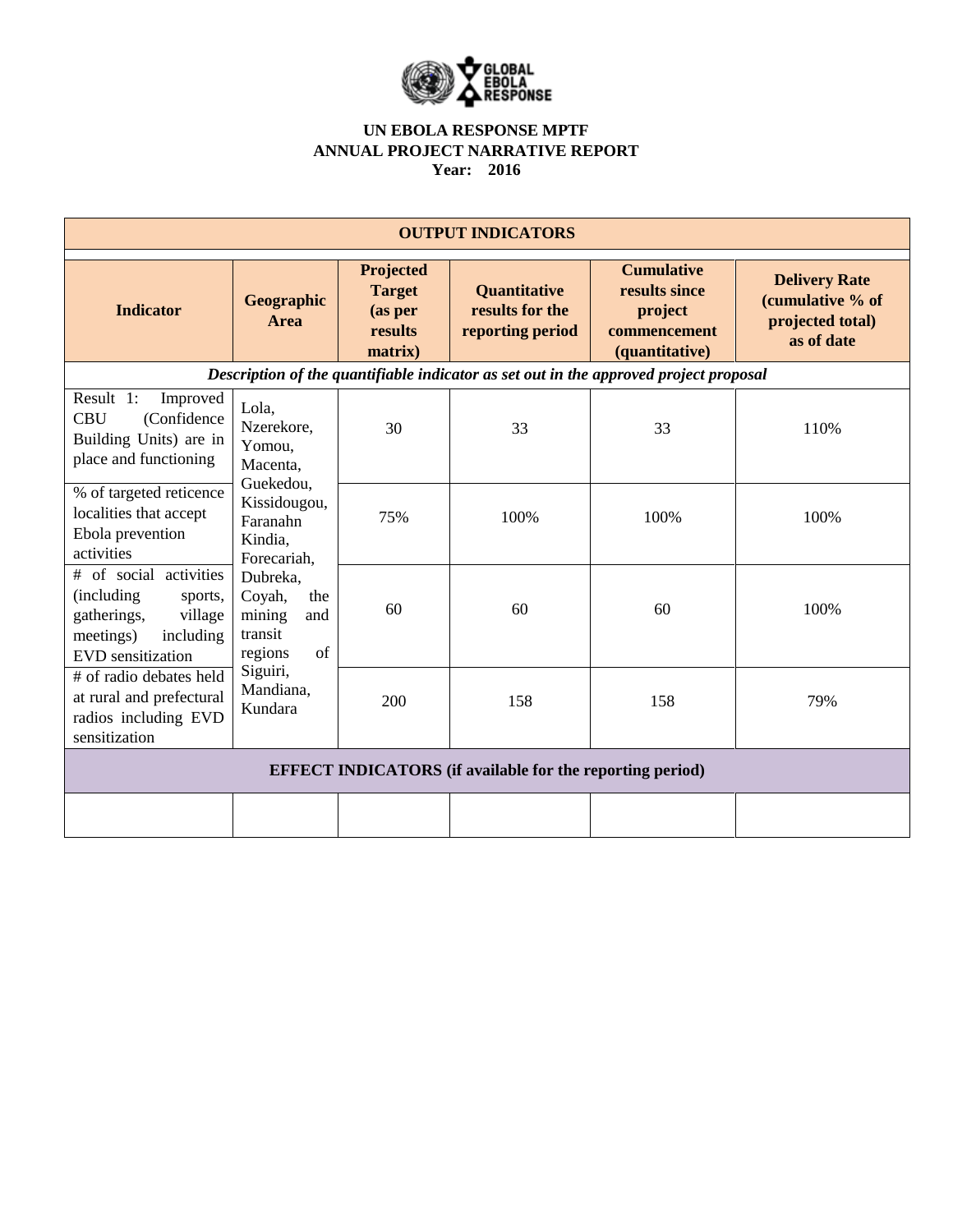

## **EXECUTIVE SUMMARY**

MPTF funds were used to strengthen communication and community engagement at the borders areas with Sierra Leone and Liberia affected by the MVE. The program was implemented in partnership with Mano River Union (MRU) via the Ministry of International Cooperation. The project also enabled the MRU to strengthen the capacity of four grass root NGO on Ebola awareness. MRU supported the organization of communal, regional, prefectural and national workshops gathering leaders and resource personalities in the fight against the Ebola disease. UNICEF also scaled-up social mobilization activities working closely with traditional healers, religious leaders, teachers and health workers to raise awareness on Ebola. Public awareness campaigns took place in markets, border posts and bus terminals. Mass communication activities through radios and TV spots have been carried out and large numbers of communication materials (flyers and banners) were distributed. UNICEF was active in providing training and distributing protective equipment to improve infection prevention and control measures. Thanks to these activities 33 prefectures plus five communes of Conakry and 50,000 households were reached.

## **PURPOSE**

As the Ebola epidemic had no frontier and that the disease had intensely affected the three countries, the project aimed to support the Mano River Union (MRU) in coordinating initiatives in the Guinean frontier regions. At the same time the project addressed on the consequences of the Ebola virus disease (EVD) in the region: the disruption of relationships at community level. As the EVD created tensions and stops trading and relationships between borders populations. The project addressed also the discrimination and social rejections that Ebola survivors and families of deceased people suffered from. Community Watch Committees (CWC) were involved by UNICEF in responding to these issues.

## **KEY ACHIEVEMENTS:**

The Mano River Union (MRU) were supported in conducting advocacy and lobbying activities towards a regional integration in the fight against the Ebola epidemic. The MRU were also used as instrumental in gathering political and leadership support in promoting social cohesion, preventing political strife and coordinating efforts at parliament and cabinet levels. By promoting social cohesion the MRU were supported by UNICEF in conducting social and educational activities at community level, including sports events, social gathering and house to house visits. Thanks to the MPTF funds, UNICEF supported the MRU in organizing workshop across the country through four grass roots organizations (CENAFOD, ADIC,  $JCD<sup>1</sup>$ and REFMAP). Community Forums held in the 33 prefectures and the five communes of Conakry that prepare for four regional forums (Kindia, Labe, Kankan, N'Zérékoré) and one national forum in Conakry.

**.** 

<sup>1</sup> Jeune Cellule Pour Le Développement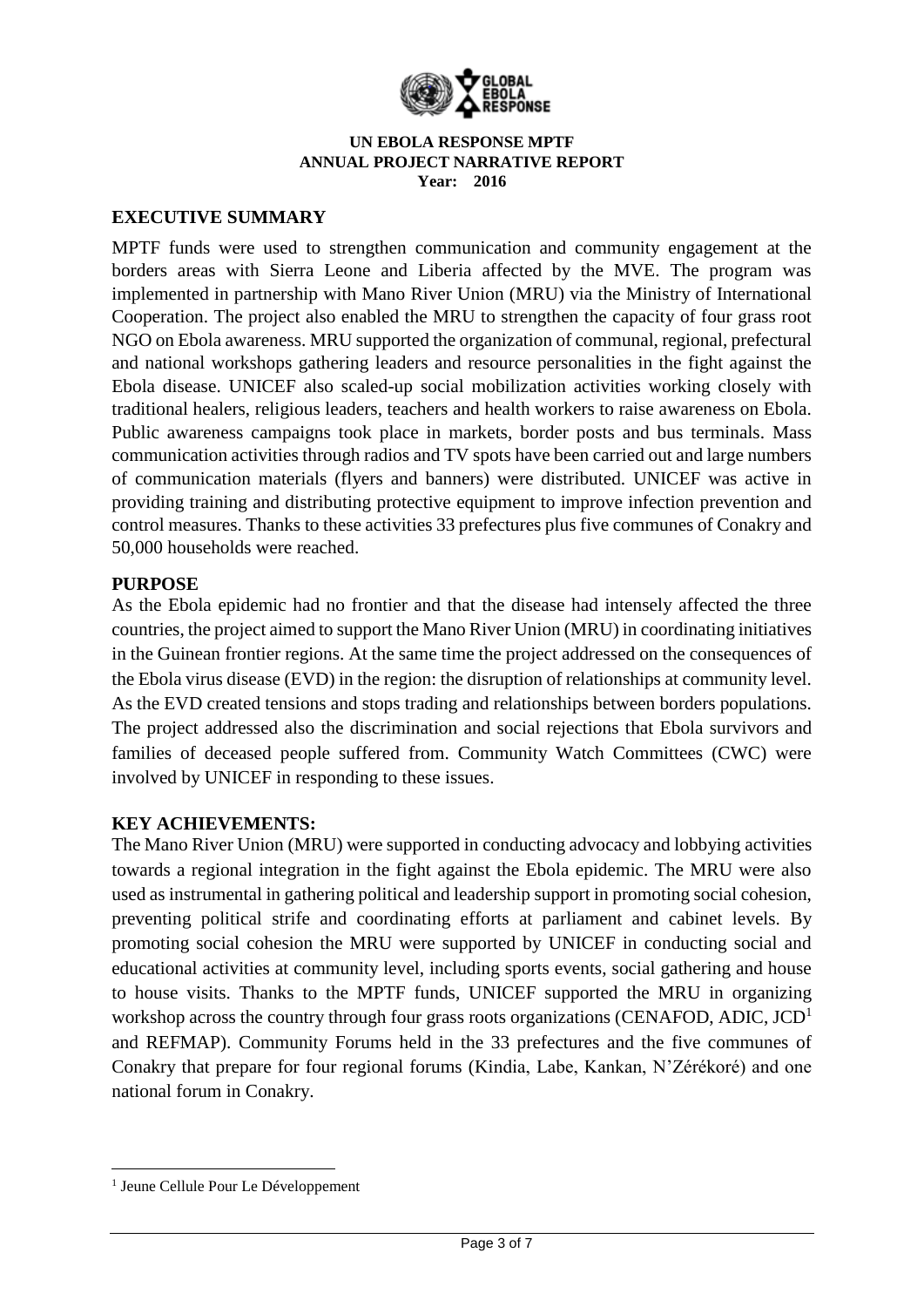

In August 2015 the MRU supported three grass roots organizations in organizing regional workshops on Ebola communication and awareness raising strategy across the country. All UNICEF's implementing partners received training on the content of Ebola messages as well as communication techniques. A cascade training approach was used. During the implementation of projects, UNICEF field staff conducts formative supervisions. ADIC<sup>2</sup> a national NGO partner of UNICEF were involved in order to organized one in Dabola (29 members: 17 men; 12 women) and another in Kankan (70 members: 42 men; 28 women). CENAFOD<sup>3</sup> , a national NGO also partner of UNICEF, organized one workshop in Labé (107 participants: 73 men; 34 women). The Network of Women of the Mano River for Peace (REFMAP<sup>4</sup> ) organized the workshop in Kindia (150 participants: 73 men; 77 women) and JDC in N'Zérékoré (90 participants: 70 men; 20 women). MRU organized itself two national workshops in Conakry on 21-23 August. One was for traditional communicators (105 participants: 75 men; 30 women) and another for traditional healers (68 participants: 48 men, 20 women).

In September and October MRU supported local NGOs (under the supervision of the four national NGOs) in organizing workshops in the 33 prefectures of Guinea and the five communes of Conakry. These mostly ran from 28 September to 11 October. These formations have allowed administrative and political leaders, religious leaders, youth and women's groups to enhance their knowledge on advocacy technics and on the EVD. At the end of these courses, the different participants engaged in communication activities in their respective communities. Post-workshop reports are being produced and will be shared when they become available.

| <b>Activities</b>                                       | Region              | Location                 | <b>Time</b>   | <b>Supervisor</b> |
|---------------------------------------------------------|---------------------|--------------------------|---------------|-------------------|
| Regional workshop for sensitization on<br>Ebola disease | Haute Guinée        | Dabola                   | 05-06/08/2015 | <b>ADIC</b>       |
|                                                         | Haute Guinée        | Kankan                   | 08-09/08/2015 | <b>ADIC</b>       |
|                                                         | Moyenne Guinée      | Labé                     | 12-13/08/2015 | <b>CENAFOD</b>    |
|                                                         | <b>Basse Guinée</b> | Kindia                   | 12-13/08/2015 | <b>REFMAP</b>     |
|                                                         | Guinée Forestière   | N'Zérékoré               | 12-13/08/2015 | <b>JCD</b>        |
| National workshop for traditional                       | <b>National</b>     | Conakry                  | 21-23/08/2015 | <b>MRU</b>        |
| Communicator on Ebola protective                        |                     |                          |               |                   |
| measures                                                |                     |                          |               |                   |
| National workshop for traditional healers on            | National            | Conakry                  | 21-23/08/2015 | <b>MRU</b>        |
| Ebola protective measures                               |                     |                          |               |                   |
| Prefectural and communal workshops on                   | National            | 33                       | 28-29/09/2015 | Local NGOs        |
| the EVD                                                 |                     | prefectures &            |               | supervised        |
|                                                         |                     | 5 communes<br>of Conakry |               | by the four       |
|                                                         |                     |                          |               | <b>NGOs</b>       |

<sup>1</sup> <sup>2</sup> <http://adicguinee.org/presentation/>

<sup>3</sup> <https://cenafodmguinee.wordpress.com/a-propos/>

<sup>4</sup> <http://www.marwopnet.org/historique.htm>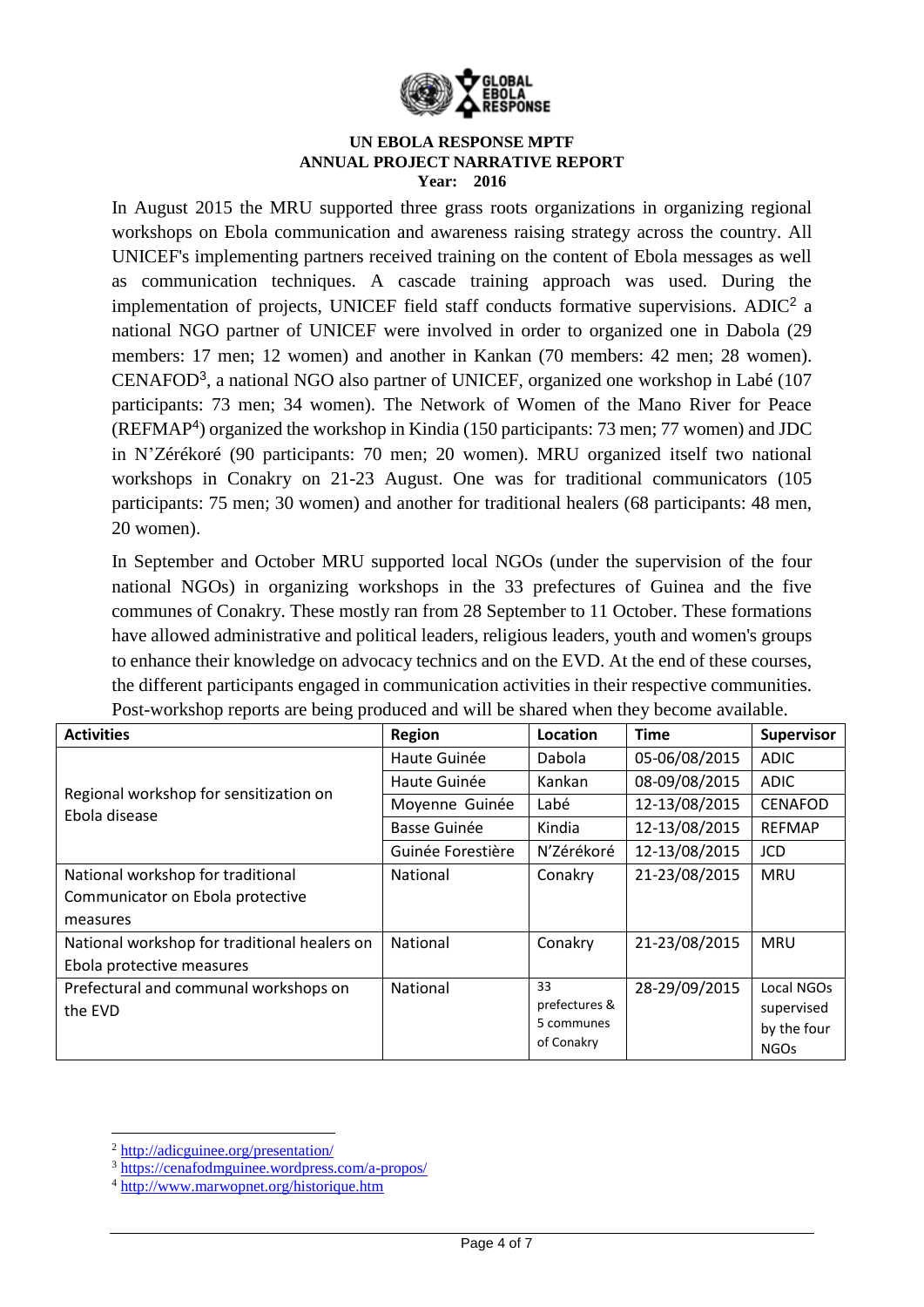

To prevent the spread of Ebola, UNICEF also helped secure Guinea's borders through the installation of checkpoints. Along with other donors as World Bank, MPTF funding partly financed the equipping of checkpoints in the following 5 southern prefectures:

- Bordering with Sierra Leone: Guéckédou and Macenta;
- Bordering with Liberia: Macenta, Nzérékoré and Lola;
- Bordering with Ivory Coast: Lola and Beyla.

Equipment for each checkpoint included hand-washing kits, computer and printer. This activity was realized in close collaboration with GOHA, a national businessmen's organization.

In the prefecture of Fria, one of the remaining prefectures where Ebola continues to persist in late 2015, 680 religious and 100 traditional healers were trained on key Ebola messages in partnership with Health Regional Direction of Santé Boké. In Lower Guinea, a region where community resistance has been a major problem, UNICEF in partnership with the Ministry of Cooperation undertook door-to-door visits to about 50,000 households, informing them about key Ebola prevention measures.

For strengthening the monitoring contacts and alert notification at Community level, the CWV (committee watch village) were set up in all active prefectures by UNICEF through in partnership, with the National Council of Organizations of Civil Society Guinean (CNOSCG).

When the reluctance was at its highest level. UNICEF and its partners implemented 23 rural

community radio reaching up to 8.9 million Guinean with key sensitization messages across 26 prefectures and 5 health districts in Conakry. It was observed that ownership of the population has been stronger, the participation of women and children has increased. The contact was more direct with people, programs were broadcast in local languages. The rural population was itself animator and listeners with games, contests, debates



**Mobile community radio** 

and testimony calls. People could then put a face to a voice, that of a sage or a known member of the community. Messages are key but messengers too: credible, well-known people spoke to their peers succinctly with community words. Thanks to MPTF funds, UNICEF could equip and supported 23 mobile community radios.

To overcome the mistrust and fear in the MVE, UNICEF setup, trained and monitored 2,487 Villages Watch Committees (VWC) in communities thanks to MPTF and other donors previews funding. With the current funding, UNICEF could provide stipends to VWC. The composition of these committees gave confidence to the community and facilitate their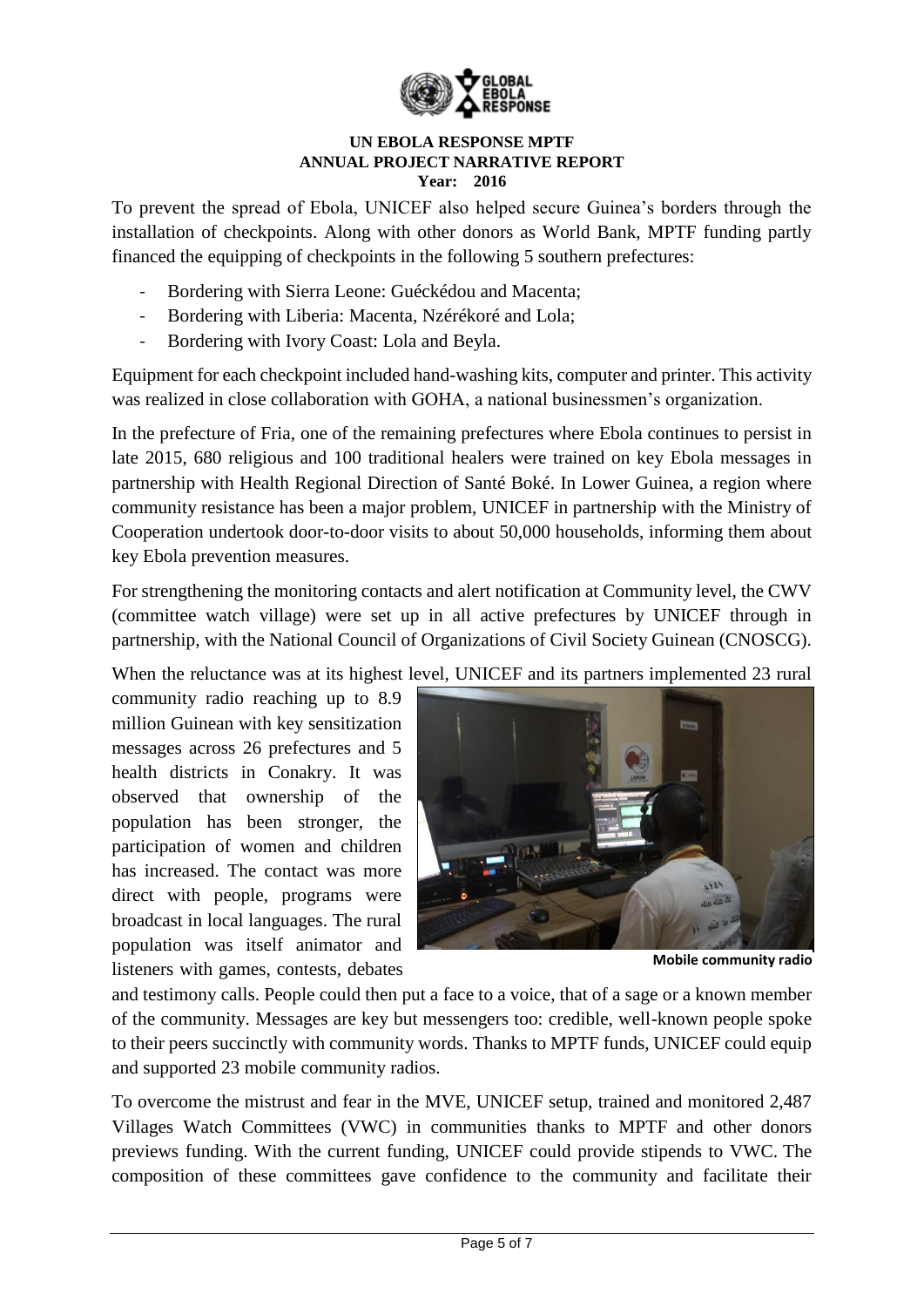

accession to the response. The idea came from the Forest Region that was facing violent resistances from population. In a part of the city of Macenta organized a self-defence units against the epidemic responders. This brigade was turned into the first local watch committee supporting response teams. VWC are composed of 5 to 10 persons locally chosen among and by the community with 1 Representative of Youth, 1 Representative of Women, 1 Representative of Religious leaders, 1 Representative of Traditional leader, 1 Representative of secret society group, 1 Community Health Worker, 1 Representative of "Survivors", 1 Representative of influential leaders (e.g. teachers). The VWCs are working for their community upon the volunteering principle. UNICEF with funds of donors supported VWCs in meetings costs and management, communication costs and management, in providing monitoring methods training. VWCs today are able to inform partners and donors on their community needs and they are able to monitor mobilization for vaccination campaigns, birth registration, and school enrolment.

In Guinea UNICEF, as the co-chair of the National Social Mobilization Working Groups, supported the coordination of social mobilization and community engagement from central (national coordination and national level campaigns) and decentralized level (development of local micro plans, coordination and monitoring of social mobilization activities). UNICEF is grateful to MPTF for supporting the organization in this challenging period of time. Although there are still key challenges ahead: ongoing needs of EVD survivors; growing medical knowledge that survivors may continue to carry the virus for long periods of time; presenting balanced information about residual risk without stigmatizing EVD survivors; and responding rapidly to any recurrent cases in 2016.

## **DELAYS OR DEVIATIONS**

WHO declared Guinea free of Ebola transmission on December 29, 2015, after the last Ebola patient in Guinea was discharged from an Ebola Treatment Unit on November 16, 2015. On March 17, 2016, a new case of Ebola was reported in Guinea, and related cases were subsequently identified in both Guinea and Liberia.

# **LESSONS LEARNED**

The work of the social mobilization pillar served to increase the population's trust in health services, which was an important aim. This was confirmed by regularly small-scale surveys conducted to measure the impact of social mobilization efforts.

A high number of social mobilization actors were taking initiatives which are sometimes ad hoc, not sufficiently coordinated and sometime of not appropriate quality. However, significant improvements are being made in coordinating partners by UNICEF through an improved monitoring system that informs on coverage and quality of the interventions in order to stop transmission as well as ensuring a minimal standard in the quality of the social mobilization activities.